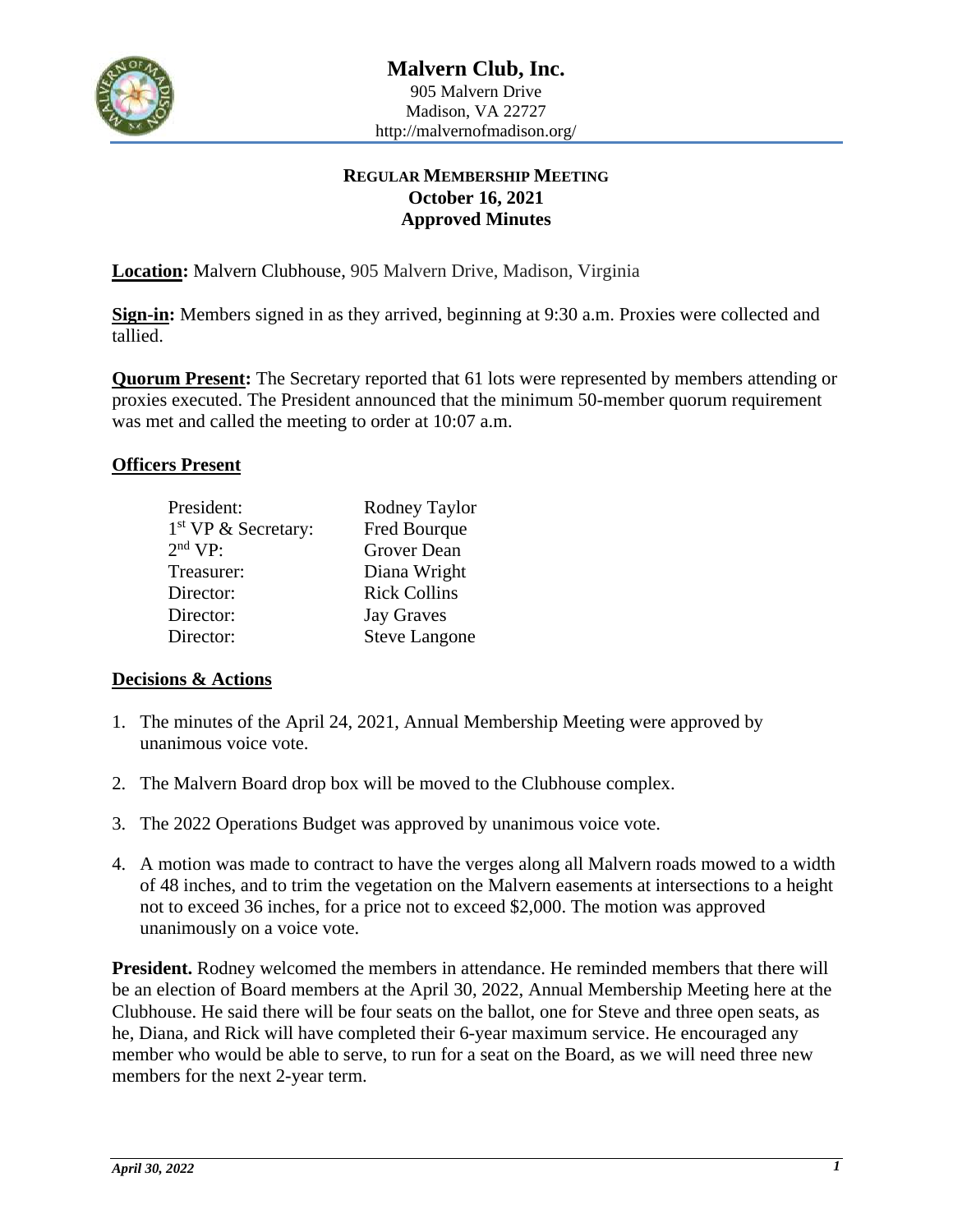**Secretary.** Fred said the Member Directory had been updated with the contact information the Treasurer has for members. He asked that members pick up a new directory from the stack in the foyer and check to see that their information is correct. He said corrections may be sent to [Malvern Board.](mailto:Malvernhoa@malvernofmadison.org) He also said that members who want to be included on the Malvern mailing list may go to the [Malvern News](https://www.malvernofmadison.org/news.php) page on the Malvern website and select "Join Our Mailing List." Members on the list receive the monthly newsletter, which contains the latest Board meeting minutes and other news of interest to the community.

**Treasurer.** Diana said there are only a few delinquent accounts that are over a year old and that she is working with those members to clear up their balances. She thanked the members for their on-time payments this year. She provided the following cash balances as of October 14, 2021:

| <b>Operating Funds Balance</b>       | \$152,225.21 |
|--------------------------------------|--------------|
| Capital Reserve Funds Balance        | \$149,352.79 |
| <b>Check/Savings Account Balance</b> | \$301,578.00 |

# **Committee Reports**

**Architecture.** Fred reminded members of the [Sign Policy,](mailto:https://www.malvernofmadison.org/info-policies.php) which states that "all political signs will be removed within 7 days after the election." He said the committee does a yard inspection twice a year and will advise a member if there is a need to remove a sign in accordance with the policy. Fred asked that members who are contemplating a building project contact him about submitting an application to the Board for approval before starting work. He said small projects usually don't require Board review but that it is better to check first. Any structure (e.g., garage, pool, workshop, garden shed) will require approval.

**Clubhouse & Activity Center.** Steve reported that the Clubhouse Men's and Women's restrooms had been painted. He said some new furniture for the Living Room had been purchased, as four of the couches were beyond repair. He said more furniture would be purchased in 2022 to complete the Living Room set. He said he had purchased an air conditioner and window screens for the Activity Center. He said the Clubhouse budgets for 2021 and 2022 would cover all of these purchases. Steve said the septic tank for the Clubhouse complex had been pumped and was in good shape. Fred reminded members that they may reserve the Clubhouse for their private use by submitting a [Clubhouse Use Agreement](https://www.malvernofmadison.org/DocForm/MalvernClubhouseForm.pdf) form to him along with a check for \$100 for the damage deposit. He said the Activity Center may be reserved, free of charge, by calling him. Fred thanked Gwendolyn Bracqbien for keeping the Clubhouse and Activity Center looking nice.

**Pool.** Fred said the Pool had been well-used the past summer. The season had begun when the cover was removed in April, revealing that the Pool was completely empty of water. A small hole was then discovered at the bottom of the drain in the deep end. The hole was repaired, and the Pool was filled with 47,000 gallons of drinking water purchased from Culpeper and Madison. He said monthly inspections are being done to verify that there is no leak during the autumn and winter months. He said the only other problem with the Pool was a broken plastic lock ring on the chemical storage cannister, which cost \$20 but kept the Pool closed for a week waiting for the part. Fred thanked Gwendolyn Bracqbien for keeping the Pool clean and safe all summer. He said the Pool will reopen Memorial Day Weekend next year.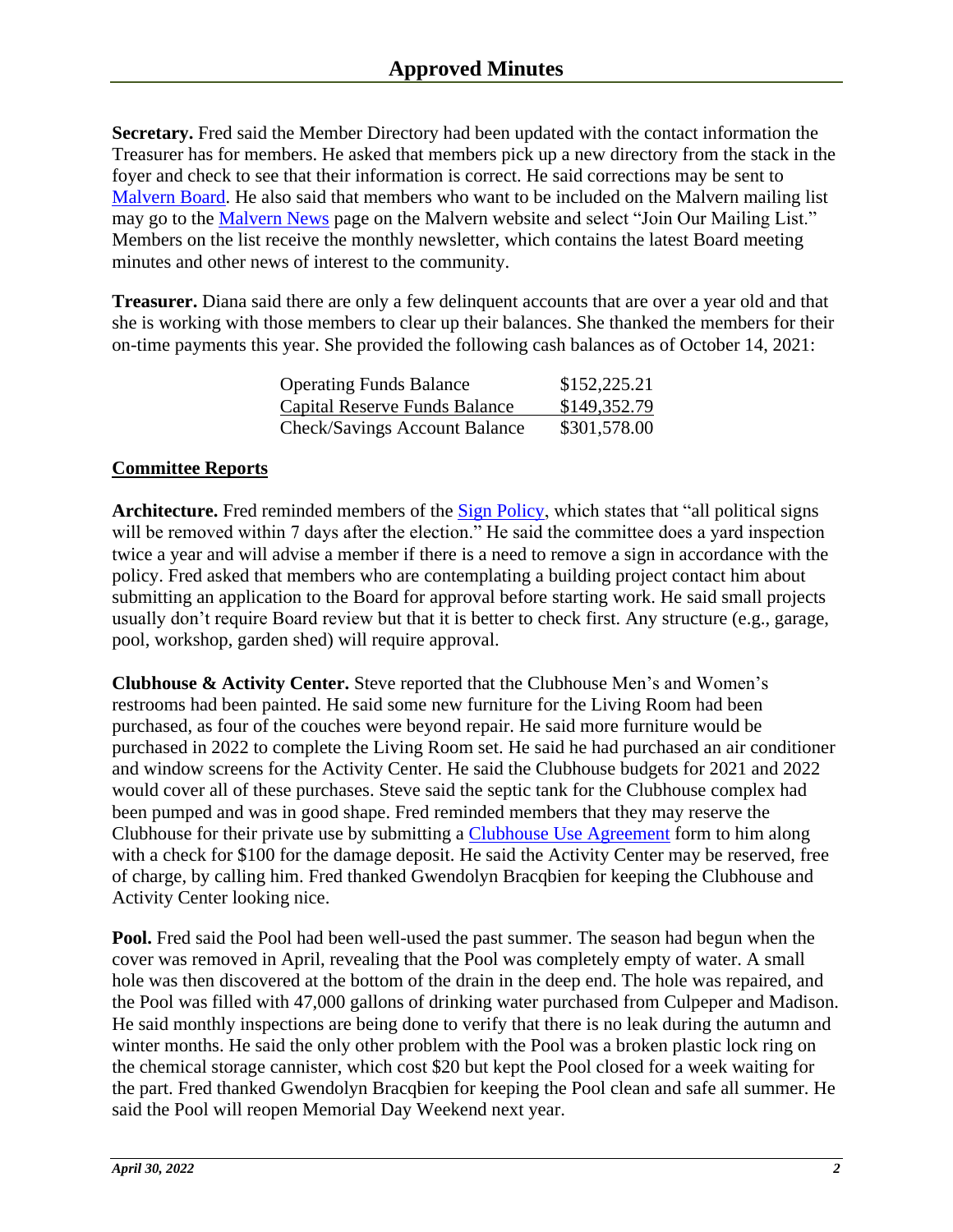**Lake.** Rick said that the North Dock had been repaired at a cost of \$1,200. This was to fill the support columns with concrete. He said the left-over cement was poured onto the boat ramp. He said the South Dock also needs a similar repair, which may be done in 2022. He said parking spaces were created at the North Dock parking area and the excessive signage had been removed. He thanked Dave Kalish for monitoring activity at the North Dock and for helping with the recent improvements that have been made there.

**Grounds.** Rick said our landscaping contractor would be trimming trees along the roadways in the coming months once the mowing season ends. We will pay them an hourly rate, as the entire job could not be estimated. He asked property owners to trim their trees to keep them at least 8 feet from the roadway and 15 feet above the roadway to make room for emergency vehicles and fire trucks. Rodney said it is the members' responsibility to keep the road frontage on their properties free and clear of trees and bushes. He said, if the members don't do that the association has to spend the money to contract for the work. Several members recommended that the Board publish a list of companies that members can hire to do their trimming. Fred said the Malvern community has an unofficial group on nextdoor.com. He said members could use it to request other members' provider recommendations. Rick said we had acquired two additional parcel boxes for placement in the Mail Shed. These boxes were provided at no charge by the Post Office. He said they would be installed atop the mailboxes. Rick thanked Debra Dean and Grover for planting and maintaining the flowerbeds at the entrance.

**Roads.** Grover reported on the repair work recently done by S. L. Williamson, our new paving contractor. This was in addition to the big paving job they did earlier in the year. On Sylvan Lane they added stone along each side of the pavement, creating shoulders that added 3 to 4 feet to the width of the roadway. On Turkey Trot Lane a previous contractor had repaired a portion of the road, but that section had begun to sink. The new contractor excavated that stretch of it and rebuilt the roadbed. Grover said we contracted for a 15-foot section, but the paving contractor applied new asphalt to 155 feet for the contract price. He said we had executed a new snow removal contract with Meadow Spring Landscaping, who are also our landscape contractor. He said the box culvert on Covered Bridge Drive at Dark Run had filled with debris back in the summer and had to be cleared out. He said this happened again in September, so we had to spend another \$1,000 to have it cleared. Grover said he would continue to fill potholes and repair the pavement in spots in 2022, even though no major paving is scheduled for next year. He said he is looking at cul-de-sacs especially. He said the next major paving is planned for 2024 when we should be able to complete Covered Bridge Drive, all of Ashlawn Drive, and the remainder of Old Forge Way. He asked that members make sure their ditches remain free of leaves and debris.

**Firewise.** Fred said that Susan Korfanty has asked that members submit their activity logs to her now, rather than waiting to the end of the year. He said you can include anything you do to prevent fires. That includes removing dead trees, picking up sticks in the woods or around your house, splitting logs, mowing, trimming, pulling weeds, mulching, etc. He said that members should consult the [Firewise page](https://www.malvernofmadison.org/community-firewise.php) on the Malvern website to obtain the log forms and get instructions for filling them out and suggestions for fire prevention activities. The logs may be emailed to Susan at [Firewise@malvernofmadison.org.](mailto:Firewise@malvernofmadison.org)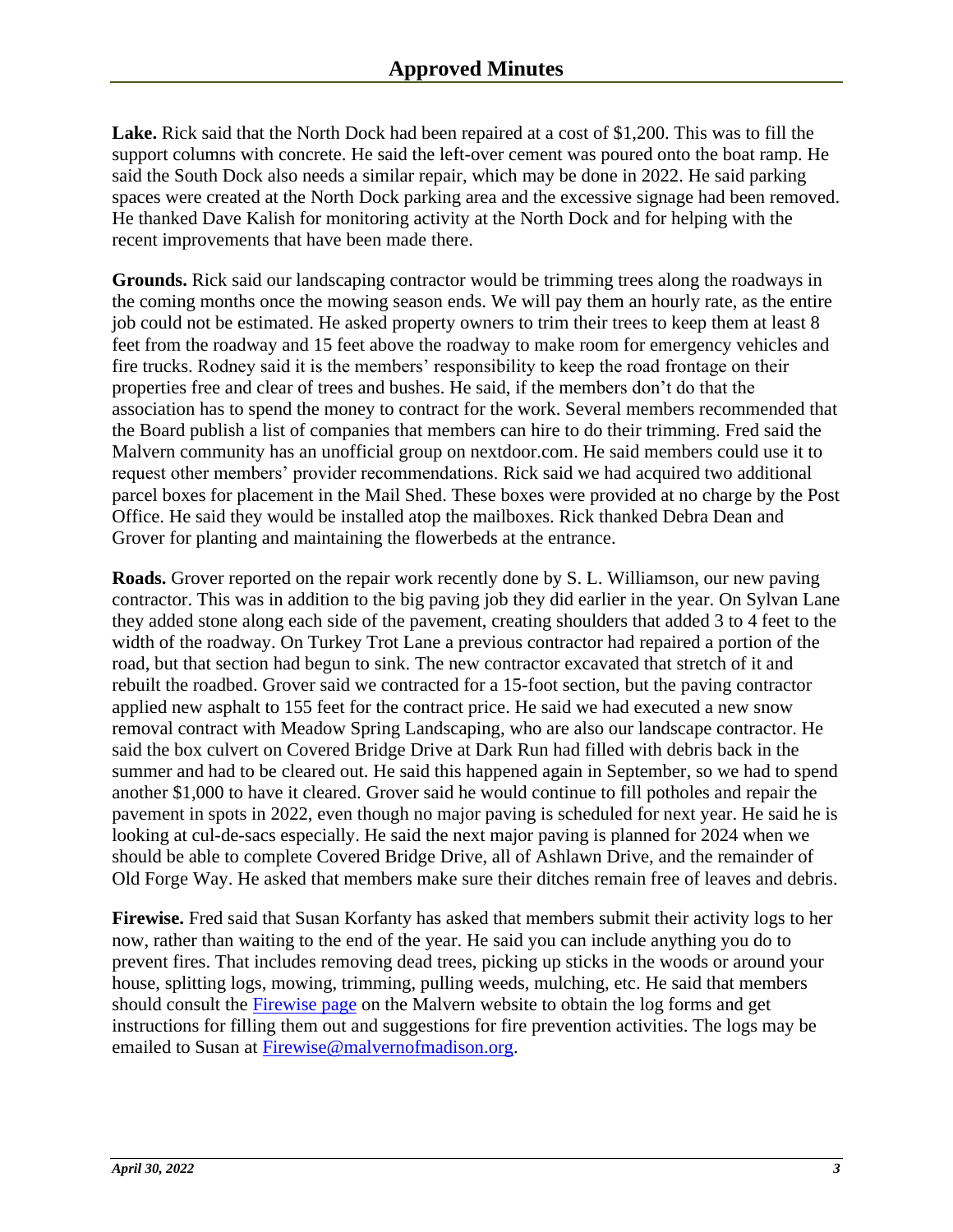**Social Events**. Diana said that several social events planned for this year had to be cancelled because of the COVID-19 restrictions and members' safety concerns. She said the Ladies' Exercise Group has continued their workouts in the Activity Center, which have not been interrupted this year. She said Malvern ladies are also meeting once a month, on the third Mondays, for the Ladies Coffee Socials. All Malvern ladies are invited to attend for coffee and refreshments in the Clubhouse on those Monday mornings at 10:30. They may bring something to share, and Diana said she would provide coffee and tea. She also reminded the Malvern ladies of the Ladies Luncheons. She said ladies may contact Pat Rowe for details. She said the Malvern men also meet monthly on the first Thursday of the month at various restaurants in the area. She said to contact Fred to be put on the list. Diana said she would try to schedule more social events for the entire community in 2022 now that COVID-19 restrictions are easing. She said that Katie Ignaszewski is coordinating the Halloween Trick-or-Treating again this year. The event will be held on Halloween, Sunday, October 31st, from 6 to 8 p.m. She said members may contact Katie to be put on the Halloween map. Diana said the Board had decided to go ahead with the Annual Christmas Holiday Party at the Clubhouse scheduled for Saturday, December  $11<sup>th</sup>$ , from 3 to 7 p.m. It will be a potluck supper, as usual, and everyone is invited. She encouraged all members to put up Christmas lights at their homes for the holiday season.

## **Old Business**

**Short-term Rentals Amendment Voting Results.** Rodney reported that the voting on the amendment to restrict Airbnb-type rentals in Malvern had concluded on May 25th, 11 months after voting began, as allowed by Virginia law. He said the amendment failed, even though the voting was 3 to 1 in favor, because not enough votes were cast. A minimum of 156 "aye" votes are required to adopt an amendment to the Malvern covenants outlined in the Deed of Dedication. The amendment received 76 "aye" votes. He said this means that there are currently no restrictions on renting property in Malvern.

**Entrance Sign Repair.** Rodney said the repairs to the Malvern entrance island and sign had required replacing the entire structure, with the exception of the two stone pillars, which were reused in the new structure. He said the work was done at no cost to Malvern, as it was all covered by the driver's insurance.

**Clubhouse Telephone.** Diana said she had checked with Comcast to have the Clubhouse telephone removed. They informed her that our plan bundle includes the telephone.

**Reserve Study.** Rodney said the Reserve Study is being updated. He said it contains the paving plan for 2024 and 2028, which members may view on the [Financial Information](https://www.malvernofmadison.org/info-finance.php) page on the Malvern website.

### **New Business**

**Drop Box.** Rodney said the Board had decided to relocate the drop box from the entrance area to the Clubhouse complex. He said the new drop box will be a mail slot in the Activity Center door. It will be labeled Malvern Board, and anything for the Malvern Board may be deposited in that box. This would be dues checks (no cash), Clubhouse reservation forms and checks (no cash), and any other document intended for the Board.